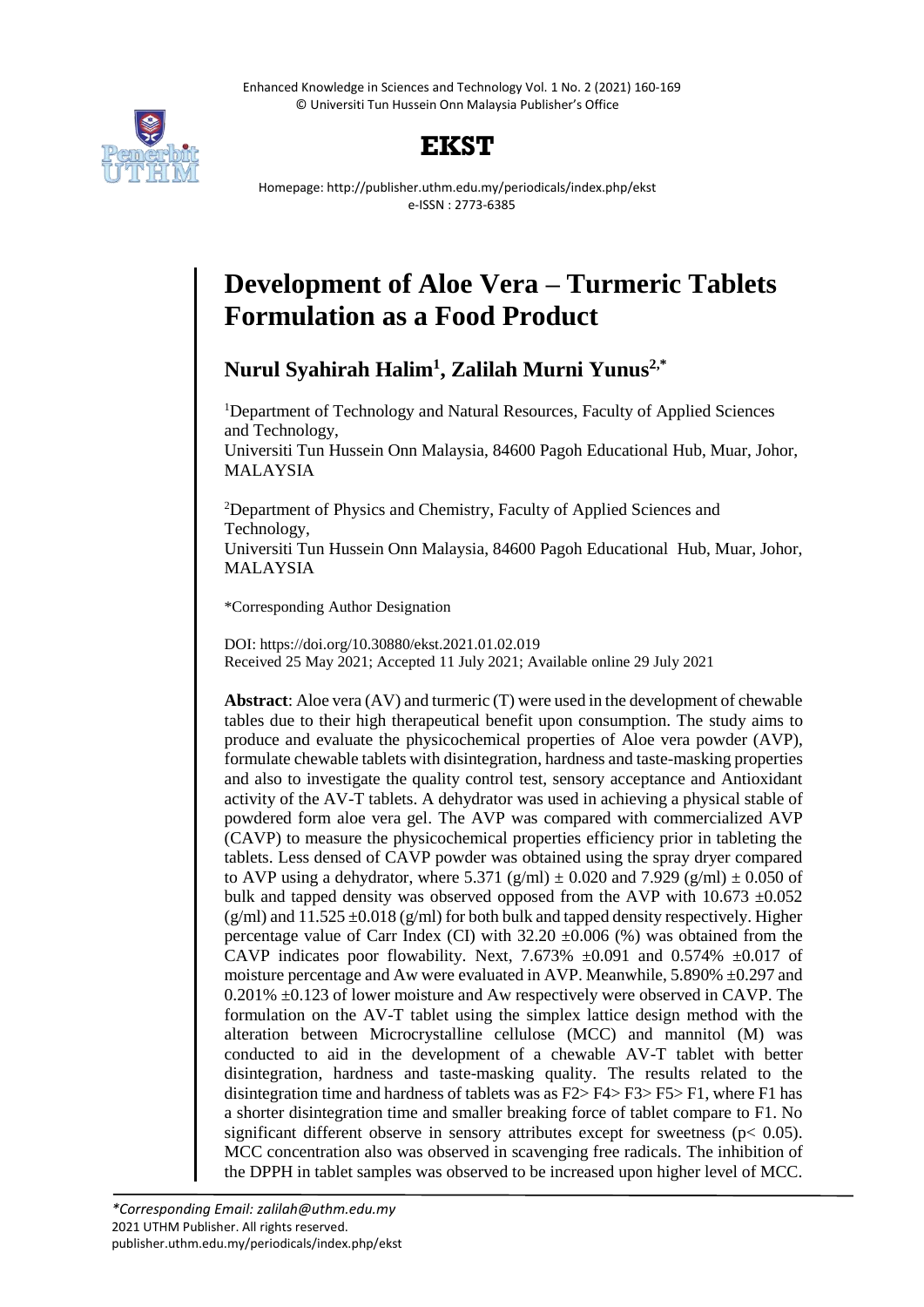The inhibition level shows an increased percentage from F1< F5< F3< F4< F2. The Total Phenolic Content (TPC) and Total Flavonoid Content (TFC) result also corresponds with the inhibition percentage of free radicals, F2> F4> F3> F5> F1. The tablets produced showed satisfactory result with respect to most of the parameters evaluated.

**Keywords**: Aloe Vera Powder (AVP), Commercialized AVP (CAVP), Physicochemical Properties, Quality Control Tablet

# **1. Introduction**

In the last few decades there has been an exponential growth in the field of herbal pharmaceutical. The scientific evidence on the health and therapeutic benefits present has brought the possibility of utilization of herbal plant in the production of pharmaceutical tablet. Aloe vera (AV) has been known for centuries with its therapeutic and medical advantages properties that bring healing properties to the user [1]. AV either uses for consumption as dietary supplement in tablet doses, sachet packet, liquid and powder foams or in the field of cosmetology such as cleaners, moisturizers, suntan lotion, tooth paste, gel and soaps.

Besides that, turmeric, a spice that has long been recognized for its medicinal properties, has received interest from both the medical/scientific world and from culinary enthusiasts [2]. This perennial plant is belonging to family Zingiberacceae, which distributed throughout the tropical and sub-tropical regions of the world [3]. Nowadays, various types of products have been produced from both of these ingredients (AV and turmeric) and one of them is supplements. Tablets are solid doses of pharmaceutical preparation that contain drug substances usually prepared with the aid of suitable pharmaceutical excipients. The research repeatability with the combination of both substances in a tablet production are still low, despite the widespread marketed tablet manufacturing of both AV and turmeric (T).

Oral routes of drug administration have wide acceptance up to 50-60% of total dosage forms. The popularity of solid dosage tablets is due to its ease of administration, accurate dosage, self-medication and an effective pain reliever [4]. Consuming tablet dosage assisted with water becoming a concern for some individual or patients, due to difficulty to swallow. Hence, this study on the development of Aloe vera- Turmeric (AV-T) tablet will be focused on the formulation of chewable tablet with better quality control test and taste-masking.

Determination on the physicochemical characterization on the Aloe vera powder (AVP) plays a major role in the drug or tablets medicine development process. Granule properties like flow ability, compressibility or disintegration plays an important role in the final performance of a tablet [5]. Such characteristic is important to be evaluated in producing tablet with better quality control properties. In this research, AVP was produced from gel (AVG) of *Aloe Barbandensis Miller* from Batu Pahat, Malaysia. The physicochemical characteristic of AVP was compared with the commercializes AVP (CAVP) prior in tableting tablets. Other than that, both AVP and CAVP was used in the development of AV-T tablets to compare the physicochemical effectiveness of the powder onto the tablets formulation. Alteration on MCC and mannitol also was studied in order to measures the response on properties of quality control of tablets and sensory acceptance. Antioxidant activity such as TPC, TFC and DPPH were performed to measure the antioxidant presence in AV-T tablets.

# **2. Materials and Methods**

# 2.1 Materials

Aloe Vera plant was collected from Batu Pahat, Johor. Maltodextrin  $(\leq 20$  DE, Antingredient) was used in the production of AVP [6].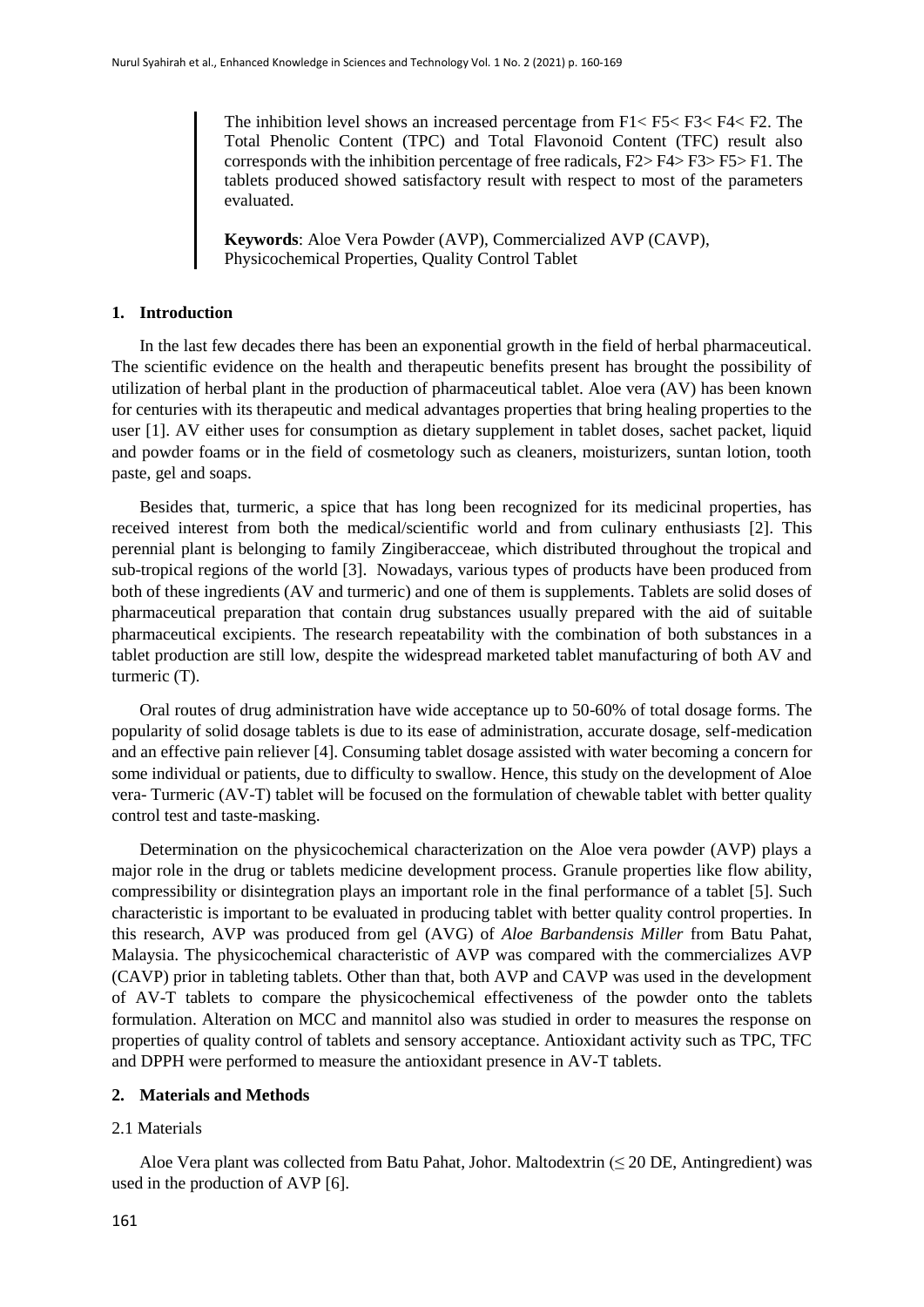#### 2.2 Methods

*Preparation of AVP.* The filleting process of AVG was performed manually using a knife. Then, AVG was ground using a blender (Kenwood AT358 Thermoresist) and filtered manually using a mesh sieve strainer. The filtrate AVG was mixed with Maltodextrin with a ratio of 1:2 respectively and mixed well using a blender. The dehydrator was used in assisting the drying process. The mixture was dried for 24 hours at 60 ºC and then ground using a blender to form the uniform powder [7]. The powder was kept in an air-tight container before further used in this study.

#### 2.3. Physicochemical Analysis of Powder

*Determination of Bulk and Tapped Density.* The determination of bulk and tapped density of the powder was measured using a 100 ml measuring cylinder [8]. A 30 g of powder sample was filled in the measuring cylinder. The bulk density was calculated using the formula (1) below:

Bulk density = 
$$
\frac{Weight\ of\ sample\ (g)}{Volume\ of\ sample\ (ml)}
$$
 (1)

The tapped density was determined after 50 taps on a table from a height of 2 cm. The tapped volume of sample was noted. The tapped density was calculated as equation (2) below:

Tapped density 
$$
=
$$
  $\frac{Weight \ of \ sample \ (g)}{Tapped \ volume \ of \ sample \ (ml)}$  (2)

*Determination of Carr's Index (CI).* The Carr's Index of the powder sample was determine using the result obtained from both bulk and tapped densities. The CI equation (3) can be referred below:

Carr's Index (CI) = 
$$
\frac{\text{Tapped density} \left(\frac{g}{ml}\right) - \text{Bulk density} \left(\frac{g}{ml}\right)}{\text{Tapped density} \left(\frac{g}{ml}\right)} \times 100
$$
 (3)

*Determination of Moisture.* The moisture content of the powder sample was determined using a moisture analyzer (Sartorious, Germany). A 3 g of sample was evenly distributed onto the tray and heated at  $130 \pm 1$  °C. The % value for the moisture was noted once the machine automatically halts [7].

*Determination of Water Activity (Aw).* The water activity of the sample was determined using a water activity meter (Aqualab, Decagon 3TE, Decagon Devices Inc., Pullman, WA) at 25 °C [9].

# 2.4 Method and Formulation of AV-T Tablets

Table1 listed the ingredients and measurement used in the formulation of AV-T tablet. The listed items were based on the tablet diameter that compressed using a press tablet machine (Cadmach Machinery Ltd., Ahmedabad, India) fitted with 8 mm pound standard concave punches.

**Table 1: The ingredient and measurement (mg) for the formulation of AV-T tablet**

| Ingredient (mg) | Weight        | $F^{\frown}$ | F3 | F4 | F5 |
|-----------------|---------------|--------------|----|----|----|
|                 | Percentage    |              |    |    |    |
|                 | $(\%)$ tablet |              |    |    |    |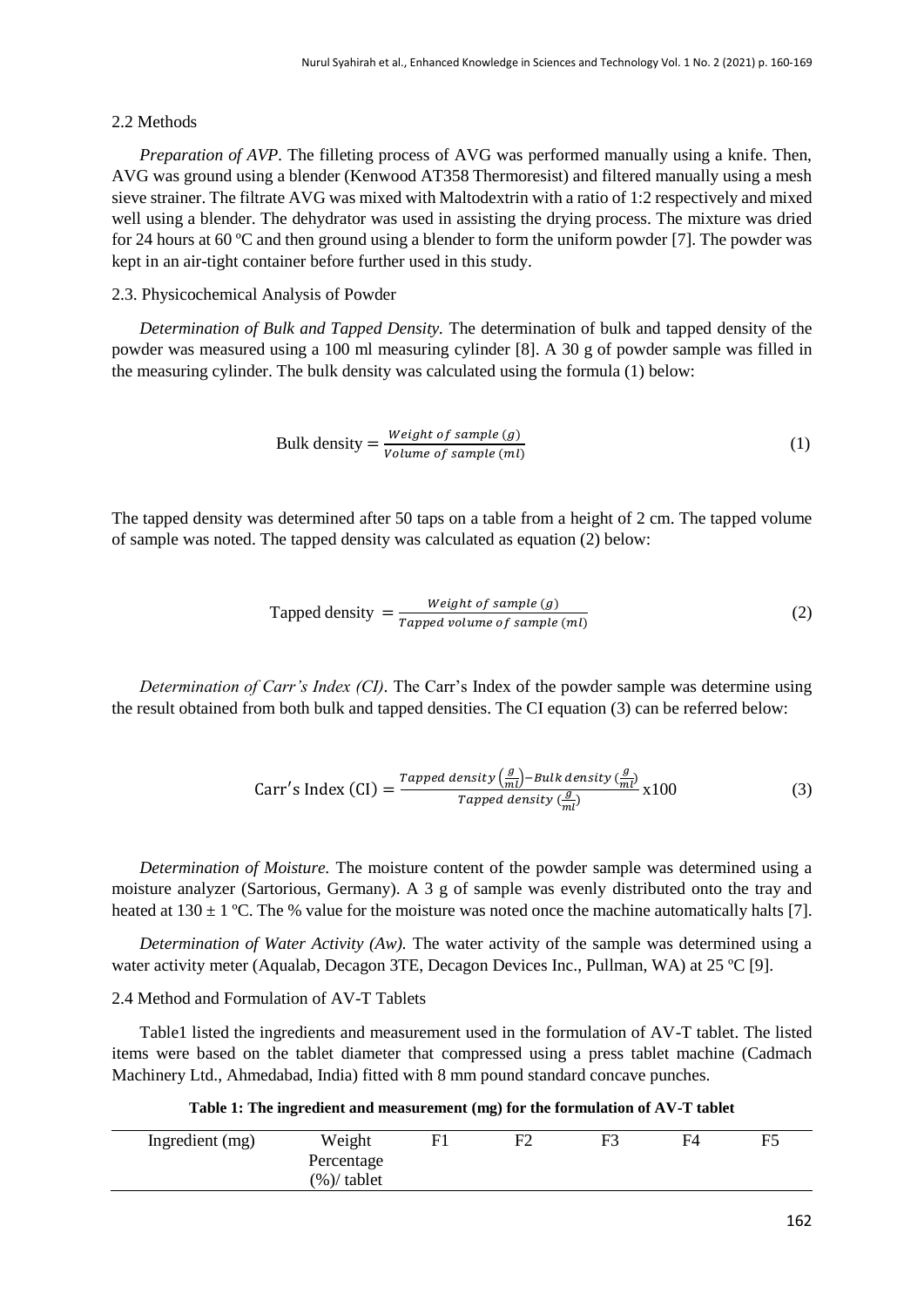Nurul Syahirah et al., Enhanced Knowledge in Sciences and Technology Vol. 1 No. 2 (2021) p. 160-169

| Aloe vera powder     | 30  | 114            | 114  | 114  | 114      | 114  |
|----------------------|-----|----------------|------|------|----------|------|
| (AVP)/Commercialized |     |                |      |      |          |      |
| Aloe vera powder     |     |                |      |      |          |      |
| (CAVP)               |     |                |      |      |          |      |
| Turmeric powder (TP) | 0.5 | 1.9            | 1.9  | 1.9  | 1.9      | 1.9  |
| Passion fruit powder | 19  | 72.2           | 72.2 | 72.2 | 72.2     | 72.2 |
| Citric acid          | 3.5 | 13.3           | 13.3 | 13.3 | 13.3     | 13.3 |
| Sucralose            | 0.4 | 1.9            | 1.9  | 1.9  | 1.9      | 1.9  |
| Lactose powder       | 25  | 95             | 95   | 95   | 95       | 95   |
| Magnesium stearate   | 0.5 | 1.9            | 1.9  | 1.9  | 1.9      | 1.9  |
| powder               |     |                |      |      |          |      |
| Talc powder          | 1   | 3.8            | 3.8  | 3.8  | 3.8      | 3.8  |
| Microcrystalline     | 20  | $\overline{0}$ | 57   | 38   | 76       | 19   |
| cellulose (MCC)      |     |                |      |      |          |      |
| Mannitol             |     | 76             | 19   | 38   | $\Omega$ | 57   |
| Tablet weight        | 100 | 380            | 380  | 380  | 380      | 380  |

The Simplex lattice mixture design was used to formulate the AV-T tablet. The alteration on the MCC and mannitol (20% of weight tablet) was used in this study to measure the response between alteration of MCC and mannitol with the physical characteristic of tablets and its sensory acceptance. Table 2 shows percentage value of MCC and mannitol.

**Table 2: The formula for MCC and mannitol in percentage (%)**

| $\cdot$<br>Ingredient |     | -- | $\overline{\phantom{a}}$ |    |    |
|-----------------------|-----|----|--------------------------|----|----|
| <b>MCC</b><br>(% )    |     | ∸  |                          | ∠∪ |    |
| (%<br><b>Mannitol</b> | 100 |    |                          |    | ⊥ື |

The same formulation was used to develop the AV-T tablet using the commercialized AVP (CAVP). This activity was performed to measure and evaluate the effectiveness of the physicochemical properties of powder to tableting tablet. All the ingredients were accurately weighed (Mettler Toledo B204-S) as stated in Table 1 and then sieved through a 1 mm mesh siever. All ingredients except magnesium stearate and talc were mixed in a large poly bag using tumbling action. The powders were further mixed with a glidant-lubricant blend containing magnesium stearate and talc for 5 minutes. The blend then was compressed manually using 8mm pressed tablet machine and dried using a dehydrator for an hour at 60 ºC [10]. All the tablets were kept in an air-tight container before used in further analysis.

#### 2.5 Quality Control Test on AV-T Tablets

*Weight Uniformity Test.* Tablet (n=20) were selected randomly from each formulation and weighed individually using weighing balance (Mettler Toledo, Switzerland). The mean weight and standard deviation of the tablets was then measured [7].

*Thickness and Diameter.* These properties were measured using an a vernier caliper. The mean and standard deviation thickness and diameter of the tablets were then measured [7].

*Hardness Test.* (n=3) The tablet hardness test using a 25 cm cylindrical probe (TA.XTplus Texture analyzer). The kg/(Force) needed to break down the tablets was recorded [7].

*Disintegration Time.* The tablets were randomly selected (n=6) and placed individually in the six tubes of the disintegration machine (Erweka, Germany).

2.6 Sensory Analysis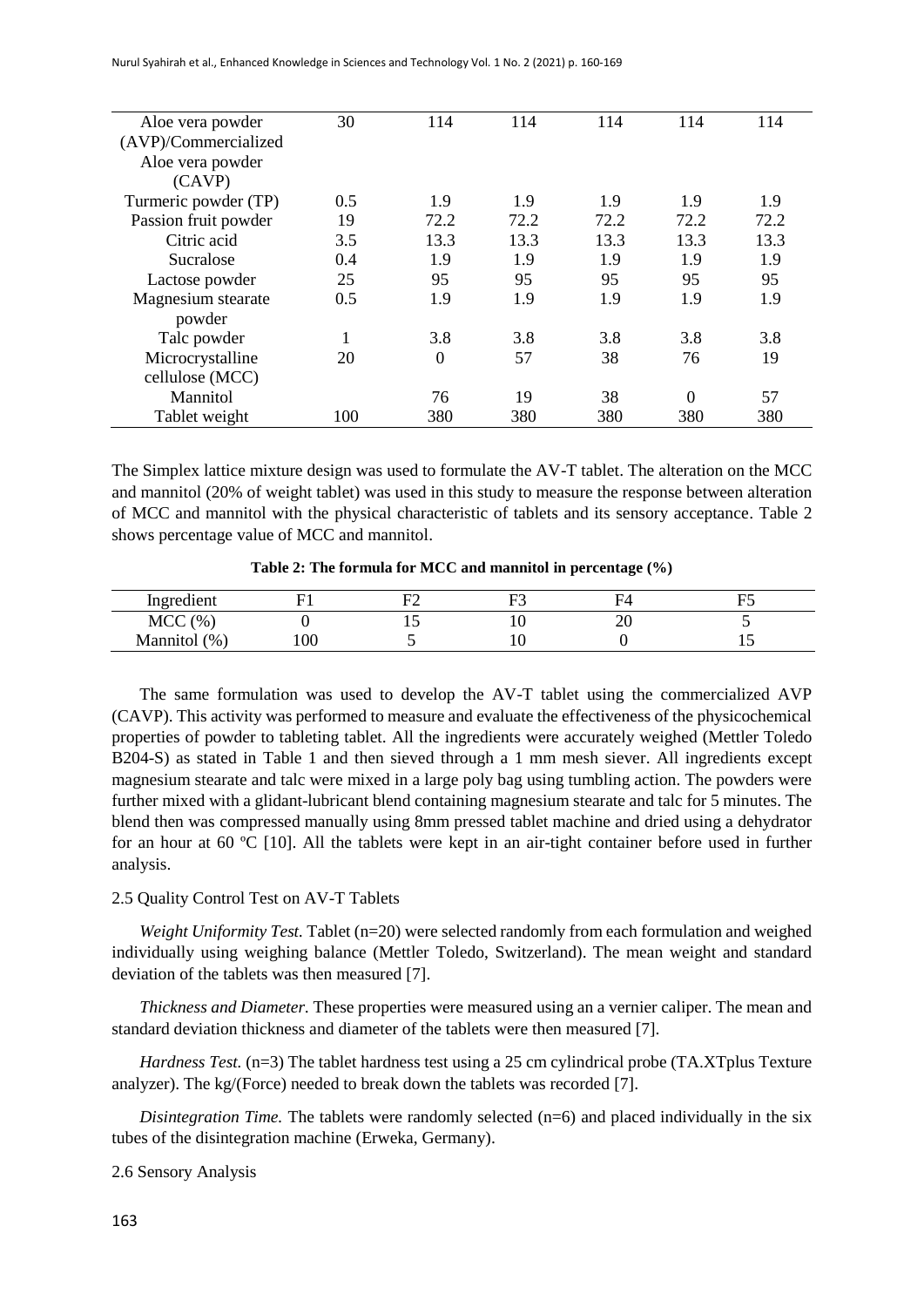The acceptance test was performed using the 9-point scaling methods. 50 untrained panellists were involved in this test [11].

#### 2.7 Antioxidant Analysis

*Determination of 2,2-Diphenyl-1-picrylhydrazyl (DPPH) radical scavenging activity.* A standard gallic acid curve was constructed by preparing the dilutions of  $(0.1, 0.5, 1.0, 2.5, \text{ and } 5 \text{ ms/ml})$  in methanol from a 1% solution of Gallic acid (10mg/ml) [13]. DPPH activity was analysed at 515 nm. The inhibition (%) was calculated and measured [14].

*Determination of Total Phenolic Content (TPC).* A gallic standard acid was prepared as above. The TPC presence was absorbed at 760 nm using UV-Vis Spectrophotometer [12].

*Determination of Total Flavonoid Content (TFC). Quercetin* standard was prepared. TFC absorbance was recorded at 510 nm using UV-Vis Spectrophotometer [12].

#### **3. Results and Discussion**

#### 3.1 Physicochemical Analysis of Powder

Based on Table 3, the bulk and tapped density of AVP observed was  $10.673$  (g/ml)  $\pm 0.052$  and 11.525 (g/ml)  $\pm$  0.018 respectively. Less densed of CAVP powder was obtained using the spray dryer compared to AVP using a dehydrator, where 5.371 (g/ml)  $\pm$  0.020 and 7.929 (g/ml)  $\pm$  0.050 of bulk and tapped density was observed opposed from the AVP with 10.673  $\pm$ 0.052 (g/ml) and 11.525  $\pm$ 0.018 (g/ml) for both bulk and tapped density respectively. Higher percentage value of CI with  $32.20 \pm 0.006$ (%) was obtained from the CAVP indicates poor flowability [13]. CI values represent the flowability properties of powder. The poor flowability of CAVP could be explained by a small particle size of powder obtain using spray dry machine. A fine particle size of food powders led to poor flow properties [14]. Smaller size will cause lower density. Decrease in particle size will increase the cohesion and reduce the flowability powder. High-end spray dry machine able to produce very fine particle powder form product [15]. Atomizer used in the spray dry machine able to transform the solution, dispersion, or emulsion into a spray with a prescribed drop size [16]. Next, a 7.673%  $\pm 0.091$  and 0.574%  $\pm 0.017$ of moisture percentage and Aw were evaluated in AVP. Meanwhile, 5.890% ±0.297 and 0.201% ±0.123 of moisture and Aw respectively were observed in CAVP. Low moisture content and Aw activity in CAVP may resulted from higher temperature processing method [17]. As higher temperature  $(>100$ ºC) used in spray dry compare to the food dehydrator with maximum drying heat <80 ºC.

**Table 3: The physicochemical analyses between Aloe vera powder (AVP) and commercialized Aloe vera powder (CAVP)**

| N <sub>0</sub> | Ingredient       | Bulk            | Tapped      | Carr's       | Moisture     | Water activity    |
|----------------|------------------|-----------------|-------------|--------------|--------------|-------------------|
|                |                  | density         | density     | Index        | $(\%)\pm SD$ | (Aw)              |
|                |                  | $(g/ml) \pm SD$ | (g/ml)      | (CI)         |              | $(\%)\pm SD$      |
|                |                  |                 | $\pm SD$    | $(\%)\pm SD$ |              |                   |
|                | Aloe vera powder | 10.673          | 11.525      | 7.300        | 7.673        | $0.574 \pm 0.017$ |
|                | (AVP)            | $\pm 0.052$     | $\pm 0.018$ | $\pm 0.006$  | $\pm 0.091$  |                   |
| 2              | Commercialized   | 5.371           | 7.929       | 32.20        | 5.890        | $0.201 \pm 0.123$ |
|                | Aloe vera powder | $\pm 0.020$     | $\pm 0.050$ | $\pm 0.006$  | ±0.297       |                   |
|                | (CAVP)           |                 |             |              |              |                   |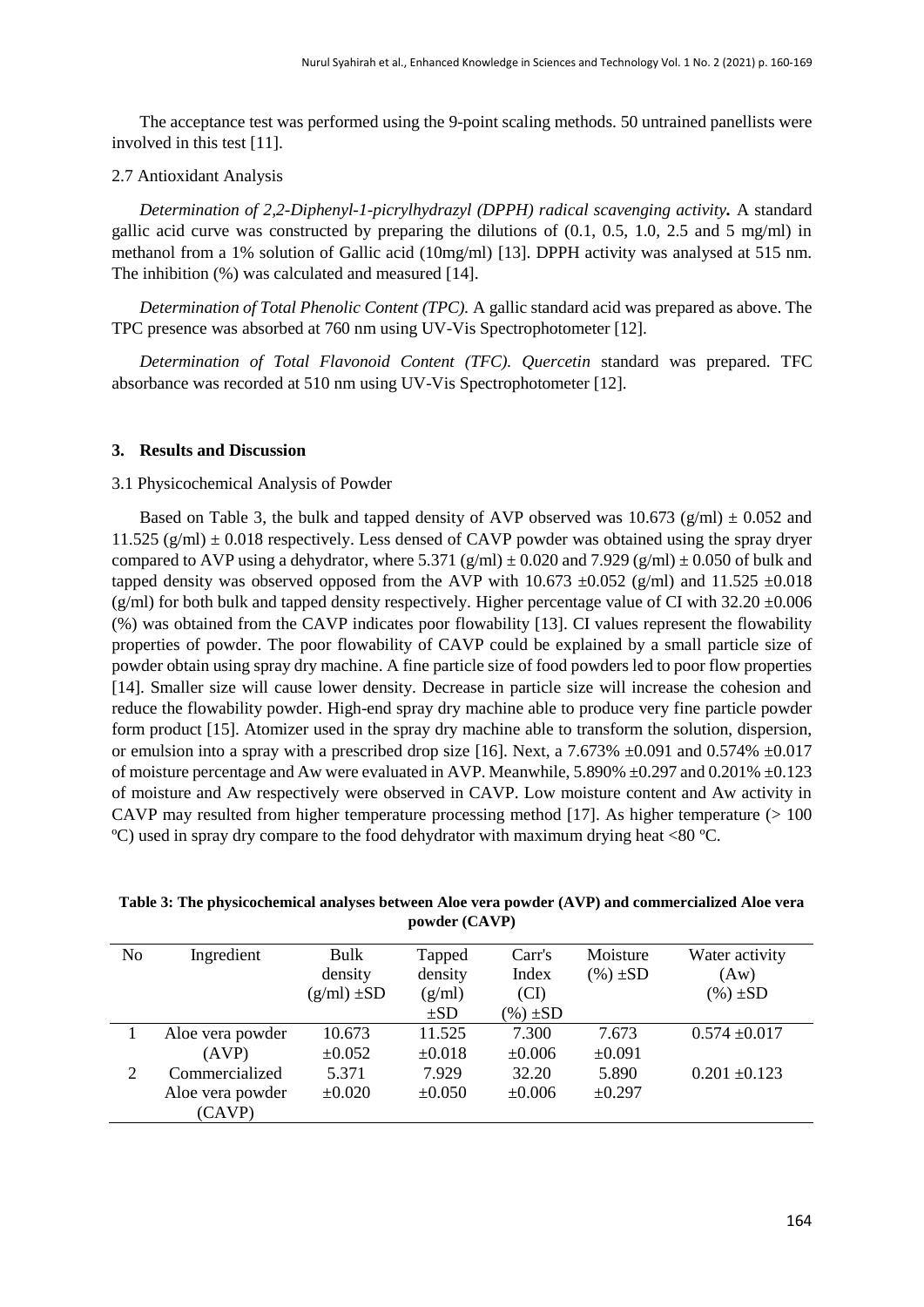| Formulation    | Weight        | Thickness         | Diameter      | Hardness     | Disintegration      |
|----------------|---------------|-------------------|---------------|--------------|---------------------|
|                | uniformity    | $(mm \pm SD)$     | $(mm \pm SD)$ | $(kg/F \pm$  | time (min $\pm$ SD) |
|                | $(mg \pm SD)$ |                   |               | SD)          |                     |
| F1             | $378.854 \pm$ | $5.067 \pm 0.024$ | $8 \pm 0.000$ | $15.335 \pm$ | $23.965 \pm$        |
|                | 0.040         |                   |               | 0.343        | 0.514               |
| F <sub>2</sub> | $378.791 \pm$ | $5.017 + 0.024$   | $8 \pm 0.000$ | $8.033 \pm$  | $12.557 \pm$        |
|                | 0.088         |                   |               | 0.262        | 0.028               |
| F <sub>3</sub> | $378.888 \pm$ | $5.017 \pm 0.024$ | $8 \pm 0.000$ | $12.129 \pm$ | $18.147 \pm$        |
|                | 0.021         |                   |               | 0.446        | 0.086               |
| F <sub>4</sub> | $378.924 \pm$ | $5.017 + 0.024$   | $8 \pm 0.000$ | $9.843 \pm$  | $15.532 \pm$        |
|                | 0.018         |                   |               | 0.419        | 0.040               |
| F5             | $378.989 \pm$ | $5.017 \pm 0.024$ | $8 \pm 0.000$ | $13.618 \pm$ | $22.343 \pm$        |
|                | 0.021         |                   |               | 0.175        | 0.104               |

3.2 Quality Control Test of AV-T Tablets

**Table 4: Quality control test on AV-T tablets made up with AVP**

**Table 5: Quality control test on AV-T tablets made up with CAVP**

| Formulation    | Weight        | Thickness         | Diameter      | <b>Hardness</b> | Disintegration      |
|----------------|---------------|-------------------|---------------|-----------------|---------------------|
|                | uniformity    | $(mm \pm SD)$     | $(mm \pm SD)$ | $(kg/F \pm$     | time (min $\pm$ SD) |
|                | $(mg \pm SD)$ |                   |               | SD)             |                     |
| F1             | $377.889 \pm$ | $5.067 \pm 0.024$ | $8 \pm 0.000$ | $11.328 \pm$    | $15.925 \pm$        |
|                | 0.004         |                   |               | 0.603           | 1.038               |
| F2             | $377.966 \pm$ | $5.017 \pm 0.024$ | $8 \pm 0.000$ | $7.518 \pm$     | $8.956 \pm$         |
|                | 0.007         |                   |               | 0.084           | 0.052               |
| F <sub>3</sub> | $377.908 \pm$ | $5.017 \pm 0.024$ | $8 \pm 0.000$ | $8.404 \pm$     | $10.763 \pm 0.0936$ |
|                | 0.038         |                   |               | 0.082           |                     |
| F4             | $377.941 \pm$ | $5.017 \pm 0.024$ | $8 \pm 0.000$ | $7.966 \pm$     | $9.883 +$           |
|                | 0.039         |                   |               | 0.053           | 0.061               |
| F <sub>5</sub> | $377.951 \pm$ | $5.033 \pm 0.024$ | $8 \pm 0.000$ | $9.818 \pm$     | $14.055 \pm$        |
|                | 0.040         |                   |               | 0.059           | 0.028               |

Table 4 shows the weight uniformity of AV-T tablet made with AVP was in the range of 378.791 mg to 378.989 mg with  $p < 0.05$ . Meanwhile, there is no significant ( $p > 0.05$ ) different in tablets made with CAVP. There was a significant different result in the alteration of both MCC and mannitol on both formulations. Alteration of MCC and mannitol show a significantly different  $(p \le 0.05)$  for both hardness and disintegration time of the tablets. For AVP, the hardness ranges from 8.033 kg/F to 15.335 kg/F. The hardness for the F1, F3 and F5 was observed to be over the limit of the recommended hardness force (< 12kg/F) from FDA guidance for a chewable tablet [18]. Differ from AVP, the hardness tablets content of the CAVP was observed to be below the limit prescribed by FDA. An increase in MCC value will increase the disintegration time [19]. The hardness force to break down the tablet and disintegration time corresponds with one another. Increasing the hardness of tablets will increase the disintegration time of tablet. Lower density powders promote lesser and shorter breaking force and disintegration time. In conclusion, the results related to the disintegration time and hardness of tablets was as F2> F4> F3> F5> F1, where F1 has a shorter disintegration time and smaller breaking force of tablet compare to F1. As the tablet formulation content with CAVP has shown an overall result with faster disintegration time and lower breaking force of tablet in the quality control compared to the AVP, tablets formulation containing CAVP was used for further analysis in this study.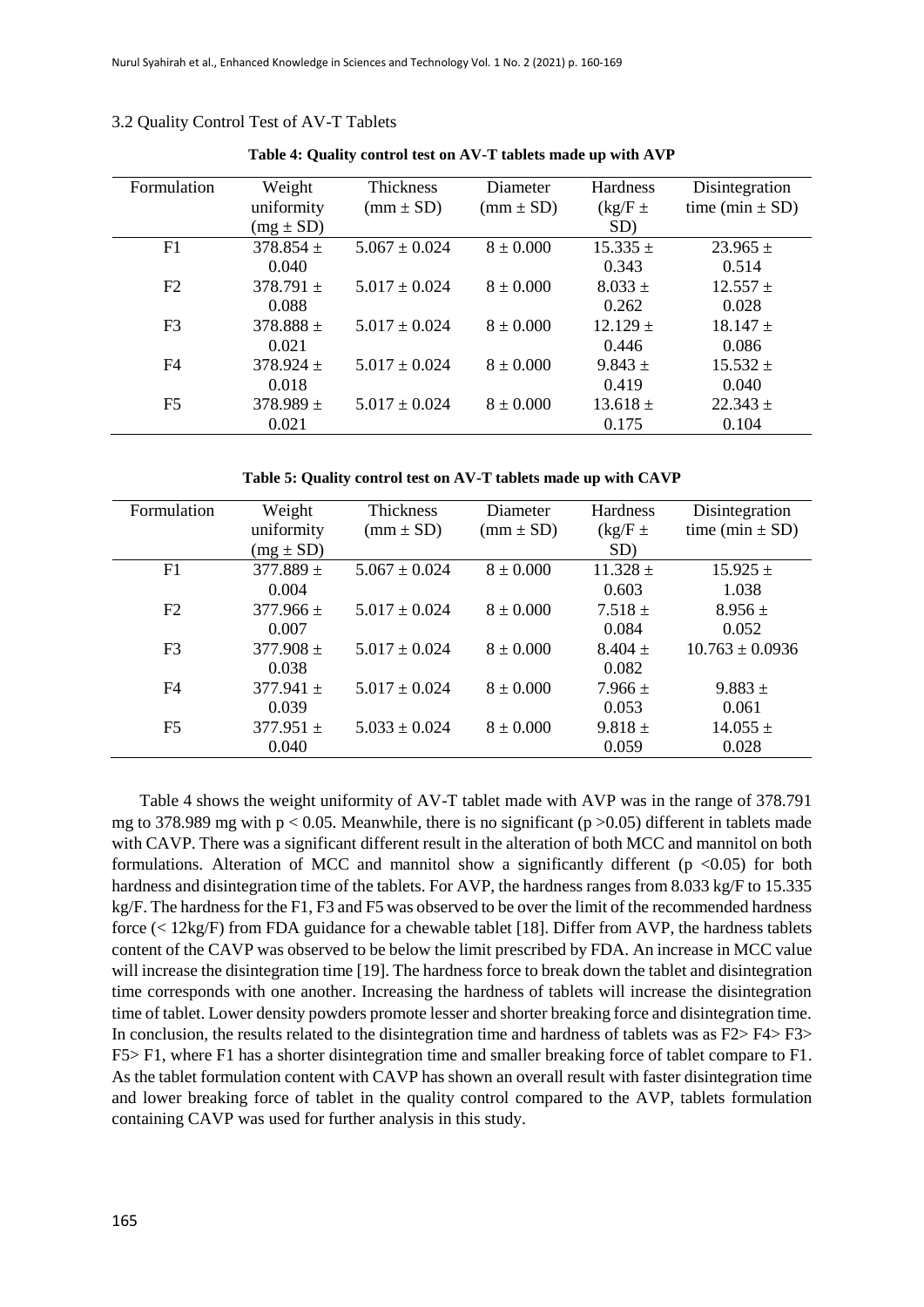| Formulation    | Appearanc   | Colour      | Odour       | Texture     | Sweetnes    | Sourness    | Overall     |
|----------------|-------------|-------------|-------------|-------------|-------------|-------------|-------------|
|                | e           |             |             |             | S           |             | acceptance  |
| F1             | $8.250 \pm$ | $8.500 \pm$ | $6.143 \pm$ | $5.429 +$   | $8.286 \pm$ | $7.857 +$   | $8.000 \pm$ |
|                | 0.433       | 0.866       | 1.245       | 0.728       | 0.990       | 0.990       | 1.195       |
| F2             | $8.250 \pm$ | $8.000 \pm$ | 5.286 $\pm$ | $8.00 \pm$  | $5.429 +$   | $4.429 +$   | $4.571 \pm$ |
|                | 0.829       | 0.707       | 1.666       | 0.535       | 0.904       | 1.294       | 1.400       |
| F <sub>3</sub> | $6.750 \pm$ | $7.500 \pm$ | 5.857 $\pm$ | $7.143 \pm$ | $6.429 +$   | $6.286 \pm$ | $6.714 \pm$ |
|                | 0.829       | 1.118       | 1.641       | 0.639       | 1.294       | 1.485       | 1.030       |
| F4             | $7.750 \pm$ | $8.250 \pm$ | $5.000 \pm$ | $7.143 \pm$ | $6.143 \pm$ | $6.143 \pm$ | $6.667 \pm$ |
|                | 0.433       | 0.433       | 1.195       | 0.639       | 0.833       | 1.552       | 0.943       |
| F5             | $6.750 \pm$ | $7.250 \pm$ | 5.143 $\pm$ | 5.174 $\pm$ | $7.429 \pm$ | $7.429 \pm$ | $7.429 \pm$ |
|                | 0.829       | 0.829       | 0.639       | 0.700       | 0.904       | 0.904       | 1.178       |

|  | 3.3 Sensory Analysis |  |  |
|--|----------------------|--|--|
|--|----------------------|--|--|

**Table 6: Sensory analysis on AV-T tablets**

Table 6 shows the result obtained from the sensory evaluation. The result shows no significant difference obtained with p $>0.05$  for every attribute except for the sweetness (p $< 0.05$ ). This showed that the panellist was unable to distinguish the alteration on the MCC and mannitol. The appearance attribute ranges from 6.750 to 8.250. Meanwhile, the range for colour attribute falls within 7.250 to 8.500. Lower ranges of acceptance for odour were evaluated from the sensory analysis (5.000 to 6.143). The texture acceptance for the sensory evaluation ranges from 5.174 to 8.000. Formulation 2 with the lowest breaking forces and faster disintegration time was chosen as the best texture. For the sweetness attributes, most of the panellists  $(8.286 \pm 0.990)$  choose F1 as their preference. The sourness attribute ranges from 4.429 to 7.857. F2 with the highest mannitol present was evaluated with the least mean  $(4.429 \pm 1.294)$ . In conclusion, the overall acceptance of the AV-T tablets formulation was as F1> F5  $>$  F3  $>$  F4  $>$ F2.

# 3.4 Antioxidant Analysis

| Concentration<br>(mg/ml) | Inhibition % (Gallic acid) | Inhibition % (AV-T tablet)<br>formulation) |
|--------------------------|----------------------------|--------------------------------------------|
| 0.2                      | $96.60 \pm 0.003$          | $79.80 \pm 0.009$                          |
| 0.4                      | $94.53 \pm 0.007$          | $86.70 \pm 0.044$                          |
| 0.8                      | $93.80 \pm 0.009$          | $81.40 \pm 0.004$                          |
| 2                        | $88.40 \pm 0.008$          | $81.50 \pm 0.023$                          |
| 4                        | $76.13 \pm 0.005$          | $80.70 \pm 0.020$                          |

#### **Table 8: TPC (mgGAE/g) on AV-T tablets formulation**

| Formulation    | $TPC$ (mgGAE/g)   |
|----------------|-------------------|
| F1             | $2.829 \pm 0.090$ |
| F2             | $3.652 \pm 0.110$ |
| F <sub>3</sub> | $3.232 \pm 0.053$ |
| F4             | $3.410 \pm 0.098$ |
| F5             | $2.936 \pm 0.053$ |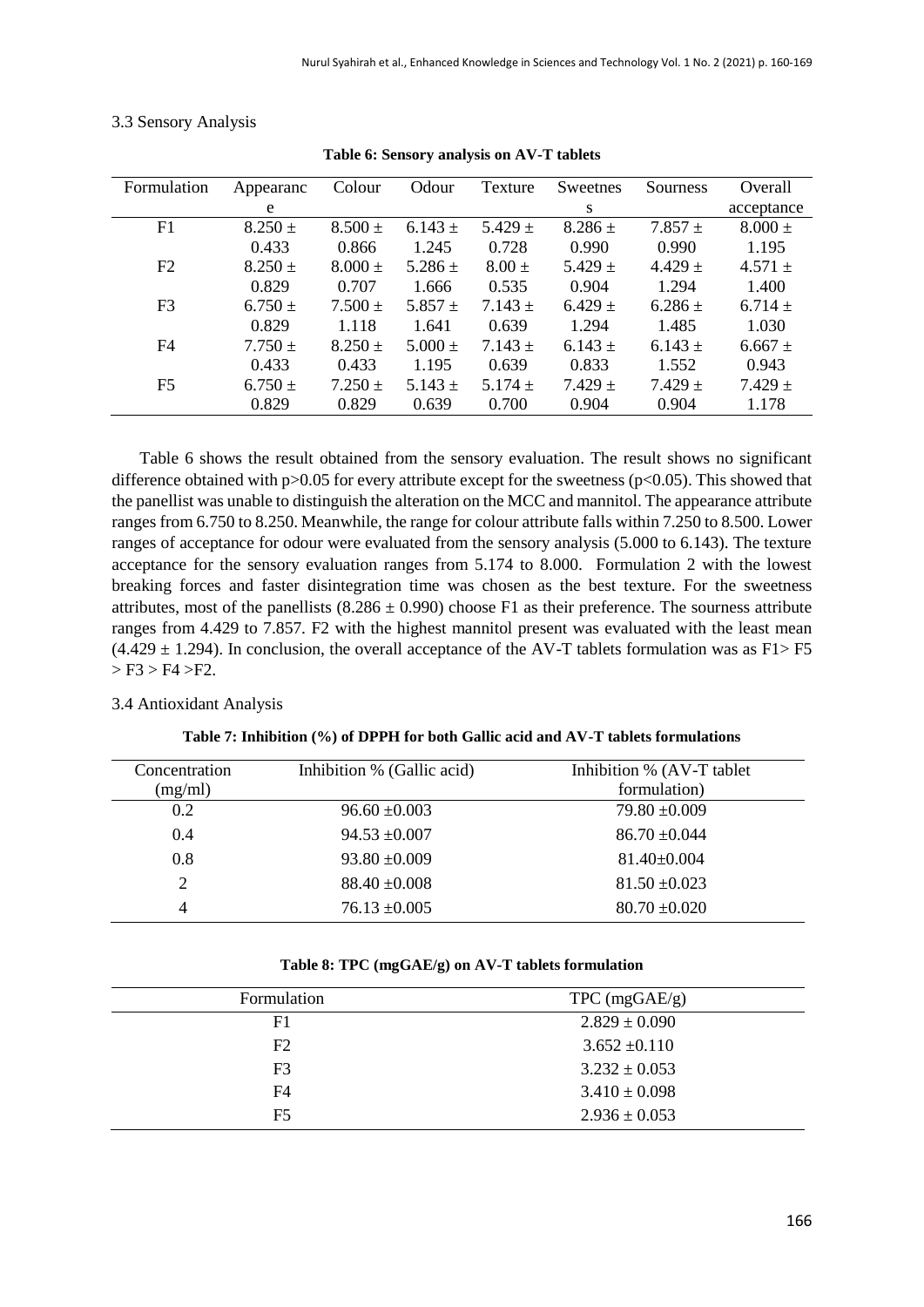| Formulation    | $TFC \left( \text{mgQE/g} \right)$ |
|----------------|------------------------------------|
| F1             | $0.248 \pm 0.029$                  |
| F <sub>2</sub> | $0.384 \pm 0.08$                   |
| F <sub>3</sub> | $0.357 \pm 0.004$                  |
| F4             | $0.376 \pm 0.014$                  |
| F <sub>5</sub> | $0.261 \pm 0.081$                  |

**Table 9: TFC (mgQE/g) on AV-T tablet formulations**

The high scavenging activity of tablets formulation due to the high content of phytochemical. MCC concentration also was observed in scavenging free radicals. The inhibition of the DPPH in tablet samples was observed to be increased upon higher level of MCC (Table 7). The inhibition level shows an increased percentage from F1< F5< F3< F4< F2. Higher concentration of MCC could scavenge higher DPPH free radicals [20]. The TPC values range from 2.829 to 3.652 mgGAE/g. The TFC values range from 0.248 to 0.384 (mgQE/g). The TPC and TFC results (Table 8 and 9) also corresponds with the inhibition percentage of free radicals,  $F2 > F4 > F3 > F5 > F1$ . Thus, all the tablet formulations can be used as a natural antioxidant proven in this study.

#### **4. Conclusion**

The findings of the current study show a significant impact of physicochemical properties of powder on the final quality of solid tablet dosage. Advanced drying method such as spray dry produces better powder properties compared to dehydrator drying. Higher temperature assisted during drying will provide powder with lower moisture content and water activity. Spray dried CAVP shows an overall of better-quality control properties compare to AVP. The aim of this study to evaluate the physicochemical properties of powder was achieved. The quality of chewable AV-T tablet with better disintegration and taste masking obtained was correlated with the alteration of MCC and mannitol in this study. Indicates that utilizing MCC can improves the mechanical and physical properties of tablets. MCC concentration also was observed in scavenging free radicals. The TPC and TFC result also corresponds with the inhibition percentage of free radicals, F2> F4> F3> F5> F1. The tablets produced showed satisfactory result with respect to most of the parameters evaluated. The results of this study indicates that the chewable AV-T tablet formulation can be used as a food product development.

## **Acknowledgement**

The author like to thank the Faculty of Applied Sciences and Technology, Universiti Tun Hussein Onn Malaysia for its support. The authors are grateful to the management for providing adequate laboratory facilities in the execution of this study.

### **References**

- [1] K. Manvitha and B. Bidya, "Aloe vera: a wonder plants its history, cultivation and medicinal uses", Journal of Pharmacognosy and Phytochemistry. Vol. 2, ed. 5, p. 85-88. 2014.
- [2] S. J. Hewlings and S. K. Douglas, "Curcumin: A Review of Its' Effects on Human Health", Foods. Vol. 6, p. 10-92. 2017.
- [3] A. Niranjan and D. Prakash, "Chemical constituents and biological activities of turmeric (Curcuma longa l.). A review", Journal of Food Science and Technology. Vol. 45, ed. 2, p. 109, 2008.
- [4] D. Bhowmik, B. Chiranjib, P. Krishnakanth and R. M. Chandira, "Fast dissolving tablet: An overview", Journal of Chemical and Pharmaceutical Research, Vol. 1, ed. 1, p. 163-177, 2009.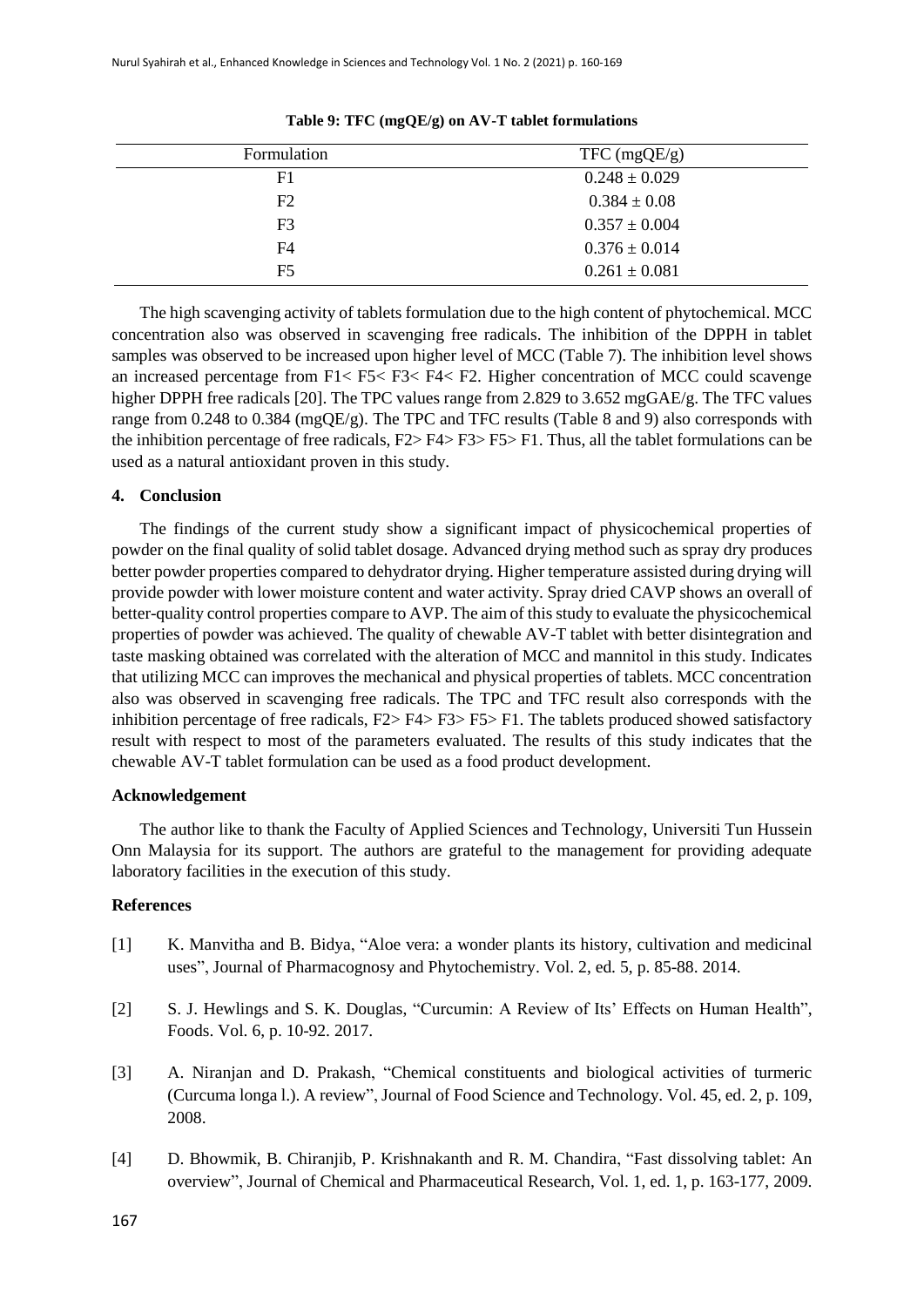- [5] A. Rana, S. L. Khokra, A. Chandel, G. P. Nanda and R. K. Sahu, "Overview on roll compaction/dry granulation process", Pharmacologyonline, Vol. 3, p. 286-298, 2011.
- [6] T. Y. Hendrawati, "Aloe vera powder properties produced from aloe chinensis baker, Pontianak, Indonesia", 2015. Retrieved January 4, from ResearchGate website: https://www.researchgate.net/publication/282176860\_Aloe\_vera\_powder\_properties\_produce d\_from\_aloe\_chinensis\_baker\_Pontianak\_Indonesia.
- [7] J. Muazu, S. Lame, G. H. Mohammed and Shadrack Madu, "Formulation and tableting properties of aqueous extract of fresh ginger (zingiber officinale) rhizome, 2015. Retrieved January 6, 2021, from ResearchGate website:https://www.researchgate. net/publication/313894305\_FormulaOn\_And\_Tableting\_Properties\_Of\_Aqueous\_Extract\_Of Fresh\_Ginger\_Zingiber\_Officinale\_Rhizome. 2015.
- [8] P. Thapa, D. H. Choi, M. S. Kim and S. H. Jeong, "Effects of granulation process variables on the physical properties of dosage forms by combination of experimental design and principal component analysis", Asian Journal of Pharmaceutical Sciences, Vol. 14, ed. 3, p. 287-304, 2019.
- [9] E. Martins, D. C. Cnossen, C. R. J. Silva, J. C. Cezarino, L. A. Nero, I. T. Perrone and A. F. Carvalho, "Determination of ideal water activity and powder temperature after spray drying to reduce Lactococcus lactis cell viability loss", Journal of Dairy Science, 2019.
- [10] M. Maziana, J. Tommy, H. H. Mizaton and A. Adam, "Formulation Development and Evaluation of Chewable Tablets as Vitamin C Placebo", JPS (41) (5th International Conference on Pharmaceuticals, Nutraceuticals and Cosmetic Science), 2017.
- [11] D. Singh-Ackbarali and R. Maharaj, "Sensory evaluation as a tool in determining acceptability of innovative products developed by undergraduate students in food science and technology at the University of Trinidad and Tobago, Journal of Curriculum and Teaching, Vol. 3, ed. 1, p. 10-27, 2014.
- [12] O. U. Shirazi, M. M. A. K. Khattak, N. A. M. Shukri & M. N. Nasyriq. Determination of total phenolic, flavonoid content and free radical scavenging activities of common herbs and spices. Journal of Pharmacognosy and Phytochemistry. Vol. 3, ed. 3, p. 104-108, 2014.
- [13] R. L. Carr, "Evaluating flow properties of solids", Chem. Eng, Vol. 18, p. 163-168, 1965.
- [14] M. Koç, B. Koç, M. S. Yilmazer, F. K. Ertekin, G. Susyal and N. Bagdatlıoglu, "Physicochemical characterization of whole egg powder microencapsulated by spray drying", Drying Technology, Vol. 29, ed. 7, p. 780-788, 2011.
- [15] A. Afoakwah, C. Adomako, J. Owusu, N. Engman and A. A. Hannah, "Spray drying as an appropriate technology for the food and pharmaceutical industries-a review", Journal of Environmental Science, Computer Science and Engineering and Technology, Vol. 1, ed. 3, p. 467-476, 2012.
- [16] I. C. Jacobs, "Atomization and Spray-Drying Processes", Microencapsulation in the Food Industry, p. 47–56, 2014.